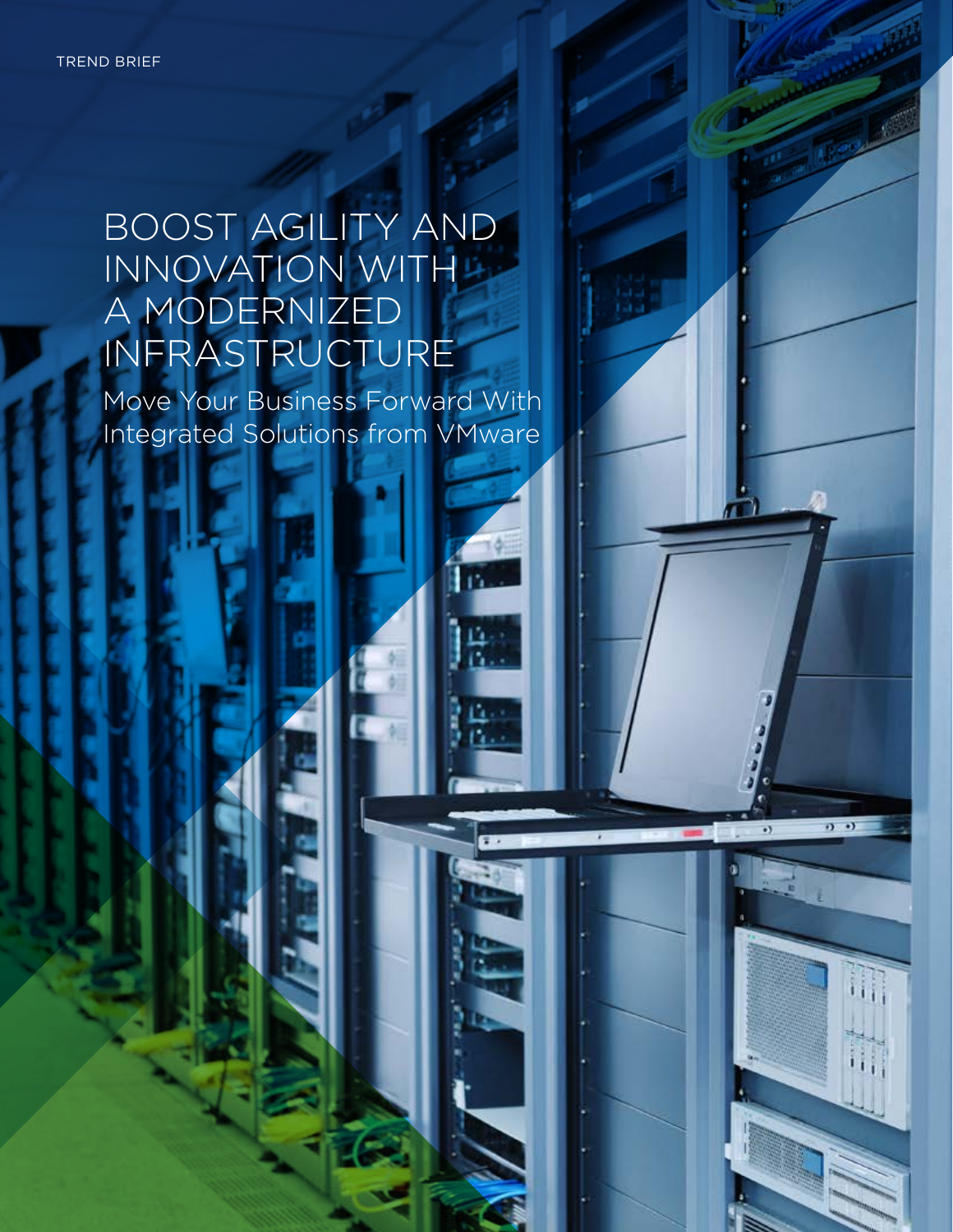#### AT A GLANCE

The digital economy is putting pressure on IT to deliver apps and services fast. With hyper-converged infrastructure (HCI), organizations can achieve greater agility, reduce TCO, and build a future-ready foundation for whatever lies ahead.

In many enterprises, IT professionals spend **70%** of their time dealing with operations issues rather than focusing on more strategic projects.2

## Agility Is Key in the Digital Economy

As digital transformation gains momentum, IT must deliver apps and services faster than ever before. Problem is, many IT environments aren't equipped to deliver the responsiveness that business demands. That's because traditional infrastructure is often siloed, requiring multiple resources to manage effectively. The hardware-centric solutions of yesterday simply can't keep up with today's expectations for speed, performance, and agility.

IT needs an infrastructure that can support traditional as well as new apps and technologies in a multi-cloud era.

Let's take a closer look at the issues businesses are facing—and why they can't be solved with traditional solutions.

#### Infrastructure Challenges Hold Organizations Back

Traditional infrastructure, typically provisioned on a project-by-project basis, is built on inefficient purpose-built hardware that consumes valuable time and resources. IT teams get caught up in repetitive, manual tasks, leaving no time for the innovation their organizations so desperately need.

This outdated approach leads to a number of challenges:

- Operational complexity and stretched resources slow IT down. Heterogeneous environments, siloed infrastructure, and fragmented management software hinder agility and slow response times. Overprovisioning and guesswork make it difficult to accurately and effectively deliver on enterprise service-level agreements.
- Budget and investment constraints limit options. Most IT budgets are static or shrinking, which puts IT in a hard place. They want to keep up with the demands, but have limited resources to do so. Those with hardware-centric infrastructure spend nearly twice as much time trying to complete new projects.<sup>1</sup>
- Pressure to support the latest apps, hardware, and cloud technologies is growing. Traditional infrastructure limits IT's ability to adopt newer hardware solutions and next-generation applications, and don't provide a natural path to the public cloud. This can cause a loss of competitive advantage, as competitors adopt faster, more affordable solutions.

<sup>1</sup> Based on VMware estimates derived from actual mid-market customer deployments with 100–300 VMs

<sup>2</sup> Reviewing the Current State of Hyperconvergence and Real World Benefits of VMware Virtual SAN Deployments, IDC, July 2016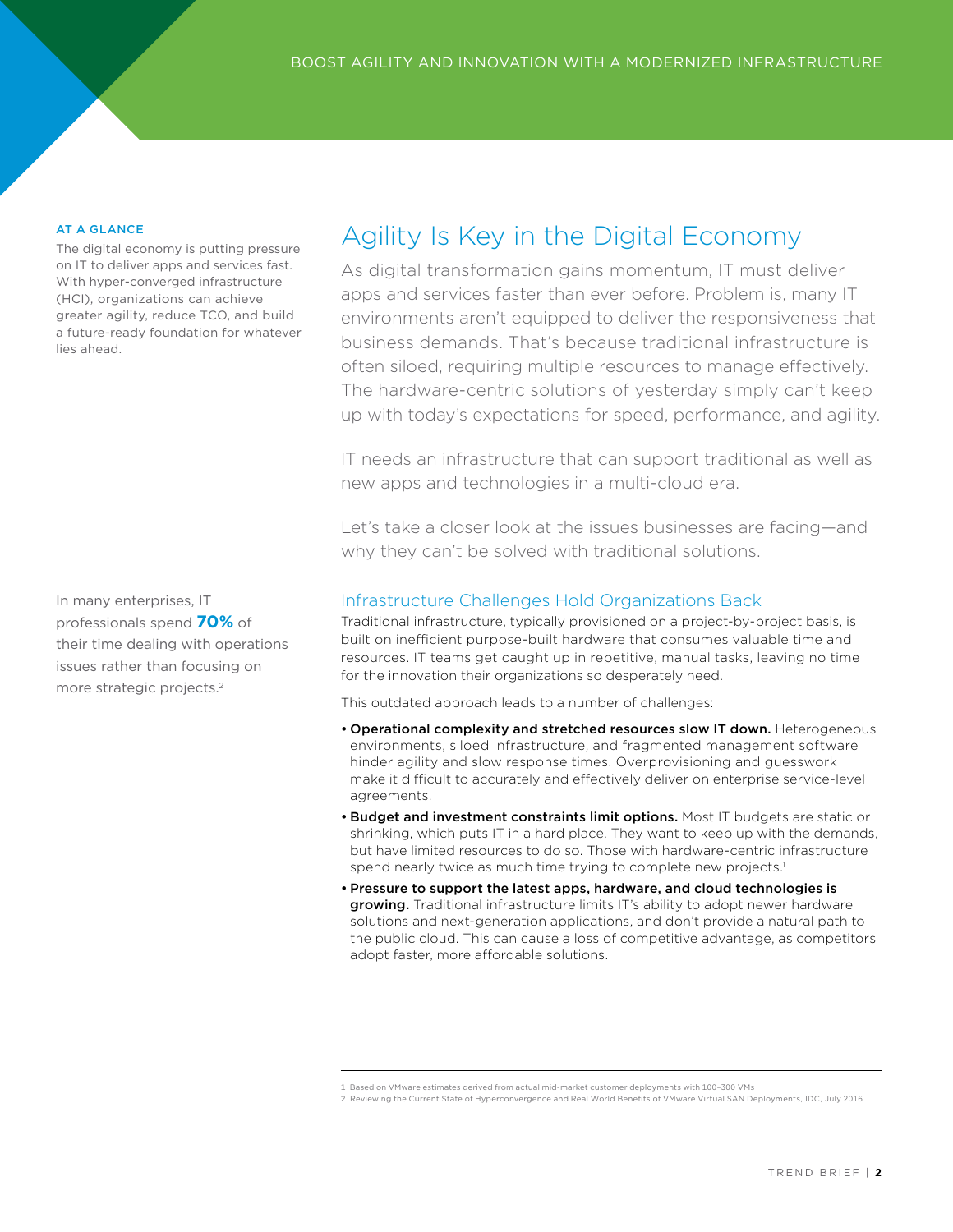Hyper-converged systems are projected to grow **64%** between 2015 and 20193.

*"*In a hyper-converged model, all the teams started to learn each other's roles… We could focus on things outside of just keeping the lights on."

JOEL VENGCO CIO BAYSTATE HEALTH

### **65%**

of enterprises cited improved agility and flexibility as the top benefit of software-defined infrastructure<sup>4</sup>.

#### The Future Is Hyper-Converged

In a hyper-converged infrastructure (HCI), compute, storage, and networking are tightly integrated on industry-standard x86 servers, enabling a building-block approach to a modern, software-defined data center (SDDC). With HCI, all key data center functions run as software on the hypervisor in a tightly integrated software layer.

Three main components make up a complete HCI solution:

- 1. Compute virtualization enables consolidation and better utilization of the underlying infrastructure while simplifying management, increasing agility and minimizing downtime. This results in a reduction in both CapEx and OpEx.
- 2. Storage virtualization reduces storage hardware costs and delivers a dynamic, agile, and automated approach to storage that aligns to business and application needs.
- 3. Network virtualization transforms the network operational model by attaching network and security services to the workload, bringing flexibility and automation to the network layer.

It's important to note that while HCI can be implemented as an all-in-one solution, it doesn't have to happen all at once. Depending on your business needs and budget constraints, you can virtualize compute and storage first and then virtualize networking later.

In addition, intelligent operations management helps maximize the return on HCI investments. It delivers proactive performance monitoring and troubleshooting, insight into costs as well as workload placement, capacity management and planning across infrastructure and applications.

#### HCI Provides a Path to a Modern Infrastructure

With HCI, you can reduce or eliminate the use of traditional, hardware-centric approaches to compute, storage, and networking. Unified operations management across all three data center functions streamlines operations, accelerates decision making and maximizes uptime and utilization.

And once all key data center functions are running in software, you can achieve the speed you need to get and stay ahead in the fast-paced digital economy of today—and tomorrow.

#### Boost agility

- Deliver IT services and SLAs efficiently, reliably, and on-demand
- Simplify operations and lifecycle management
- Converge processes, teams, and tools

#### Reduce TCO

- Reduce acquisition, as well as ongoing scaling and maintenance costs by shifting to simplified hardware architectures and server economics
- Leverage existing skill sets and tools while getting the most out of existing hardware and software infrastructure investments
- Minimize disruption and avoid custom integration costs by seamlessly integrating with third-party services, solutions, and vendors of choice

<sup>3</sup> IDC Hyper-converged Systems 2015–2019 Forecast, February 2016

<sup>4 451</sup> Research, Voice of Enterprise, Q4 2015